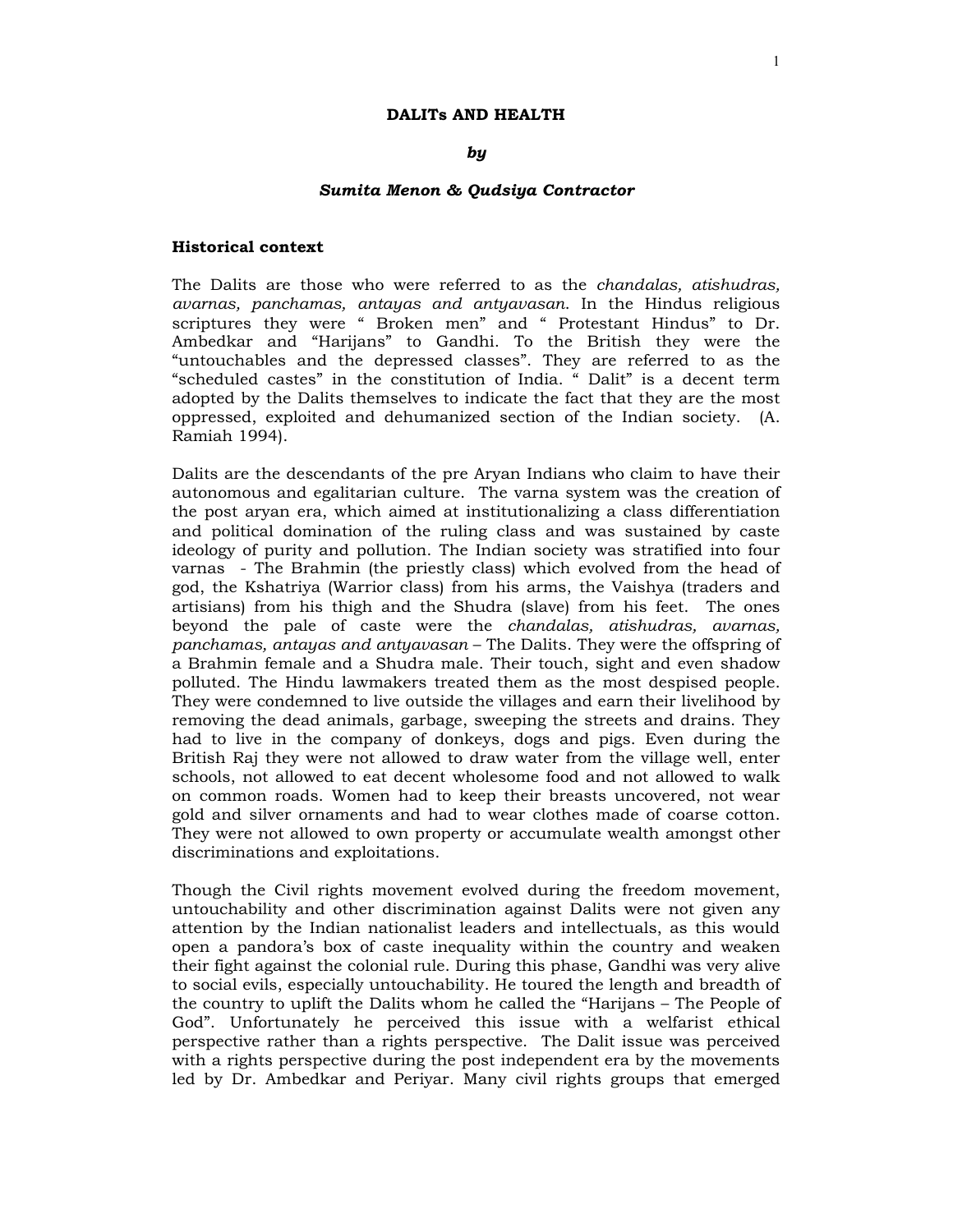during the post emergency period also focussed attention on exposing atrocities on Dalits as a human rights violation.

The constitution of India enshrines principles of equality, freedom, justice and human dignity and requires both the state and the central governments to provide special protection to Dalit members, to raise their standard of living and to ensure their equality with other citizens.

This forms the basis of the implementation of the provisions in The Protection of Civil Rights Act, 1976 (earlier called untouchability – offences act 1955) and Scheduled Castes and Scheduled Tribes (Prevention of Atrocities) Act, 1989.

The Protection of Civil Rights Act, 1976 (earlier called untouchability – offences act 1955) provides penalties for preventing a person, on the ground of untouchability, from entering a place of public worship and offering prayers or taking water from a sacred tank, well or spring. Enforcing any kind of social disability such as denying the use of road, river, well, tank, water tap, bathing ghat, crematorium ground etc., attracts the provision of this Act.

Besides the Civil Rights Act the Parliament also enacted the Scheduled Castes and Scheduled Tribes (Prevention of Atrocities) Act, 1989, in order to prevent the commission of offence of atrocities against the members of the SC/ST to provide special courts for trial of such offences. The need for this Act was felt because " under the circumstances the existing laws like the protection of Civil Rights Act, 1955, and normal provisions of the Indian Penal Code have been found to be inadequate to provide safeguard against the crisis against SC/ST (P.K. Gupta 1991)".

There is enough and more evidence – both scientific (analysis of records) and experiences of individuals at the grass root level, that despite these legal provisions, the Dalits are even today a socially isolated and a socially ostracized group. Historically till date there has not been much change in their status. Even after 50 years independence, their civil, social and political rights are still being grossly violated. The following amply substantiates these facts.

### **Atrocities**

The break up of the atrocities for the latest year 1995 shows that this includes 513 murders, 4,000 grievously hurt, 439 arson and 787 cases of rapes. The data June 1981 onward shows that annually about 500 Scheduled Caste persons are murdered, 4,000 are hurt, 400 to 900 are subject to arson and 10,000 faced other offences giving an average of 15,000 cases of atrocities annually. ( S.K.Thorat, Human Rights and Dalits)

### **Untouchability**

Dr. Mumtaz Khan (1995) concludes from a study based on 52 villages drawn from 52 taluks with 941 samples, for Karnataka that: " Contrary to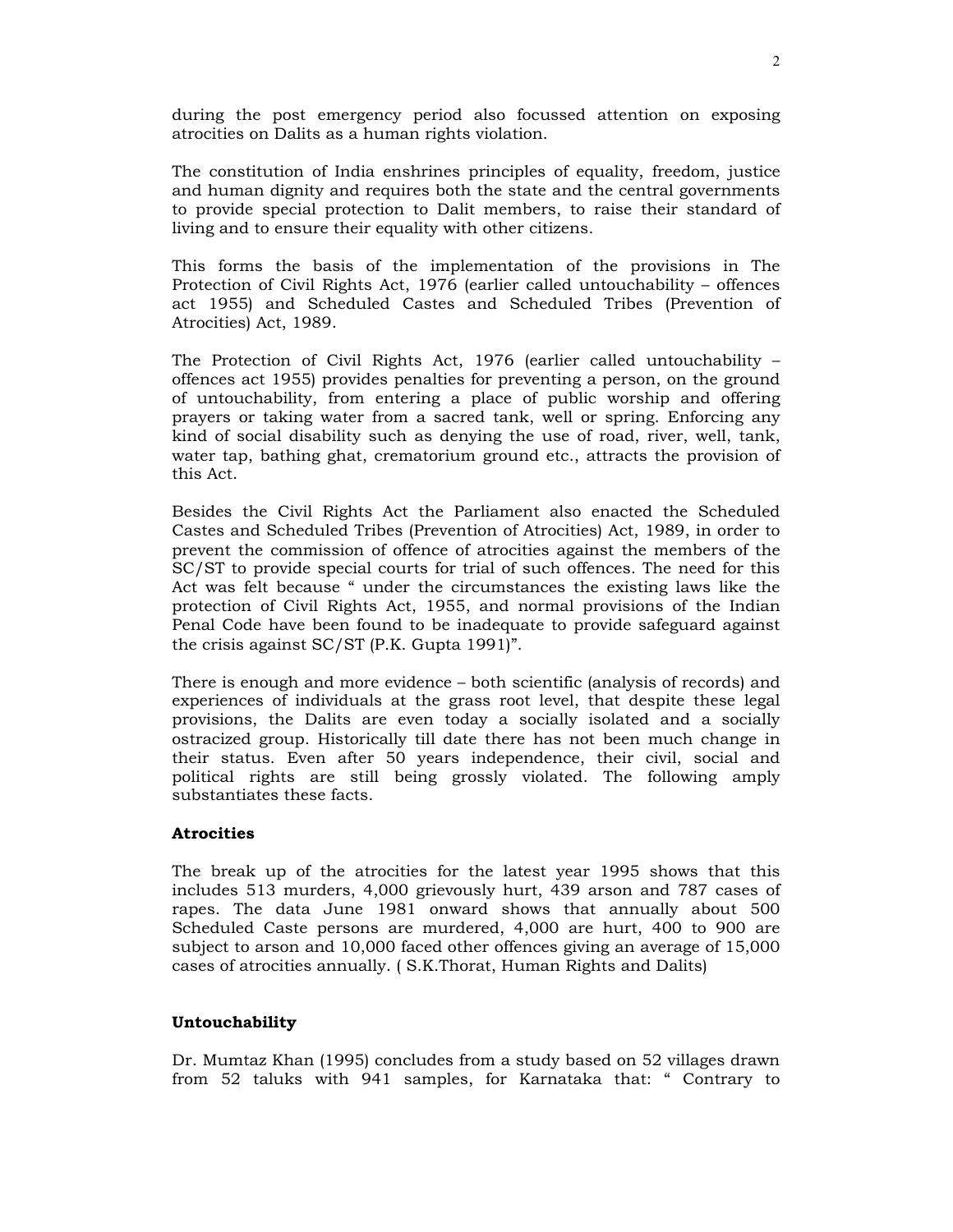expectations…the practices of untouchability in several areas of human social interaction are very much alive in the rural areas.

| Area                        | Untouchability Practice per cent of |
|-----------------------------|-------------------------------------|
|                             | respondent                          |
| Hotels                      | 80.5                                |
| Temples                     | 77.2                                |
| Religious                   | 77.2                                |
| Procession                  |                                     |
| Tank Water                  | 68.4                                |
| Tap Water                   | 77.2                                |
| Social Mixing               | 70.2                                |
| Economic                    | 56.0                                |
| Activities                  |                                     |
| <b>Political Activities</b> | 29.8                                |

## **Areas of Practice of Untouchability**

### **Violation of Political Rights**

A study on Karnataka observed that: " Tensions in the political spheres of village life occur quite often due to high caste preventing the Harijan from participating in political activities, from not voting for a particular candidate etc. Dr. Venkateswarlu has given enough statistical support in favour of violation of political rights". A number of studies point out the discrimination of Dalits in land and employment market and discrimination in wage earning as well. The Dalit labourer tends to get lower wages as compared to a non-Dalit worker.

### **Discrimination in Education**

A number of studies observed discrimination of scheduled castes in schools and colleges. Dr. Geeta Nambissan observed that " within the school it appears that Dalit students continue to experience social discrimination and thus can be seen both in the official curriculum and the hidden curriculum of schooling. Scheduled Caste communities and the experience of untouchability rarely form part of the school knowledge. Though untouchability and maintenance of social distance from certain communities still persists in most parts of India, such practices are rarely mentioned in the school boos or discussed in the classrooms" (PUCL Bulletin, April 1995 edited by Dr. R.M. Pal and published by Peoples Union for Civil Liberties).

### **Dalits and Health**

Any discourse on any dimension of the lives Dalits has to be placed in a historical context so also true in the case of health.

The World Health Organisation defines health as a " state of complete physical, mental, social and spiritual well-being and not just the absence of disease and infirmity". For the purpose of our discussion we would like to broaden this definition and define health also as a function of nutrition,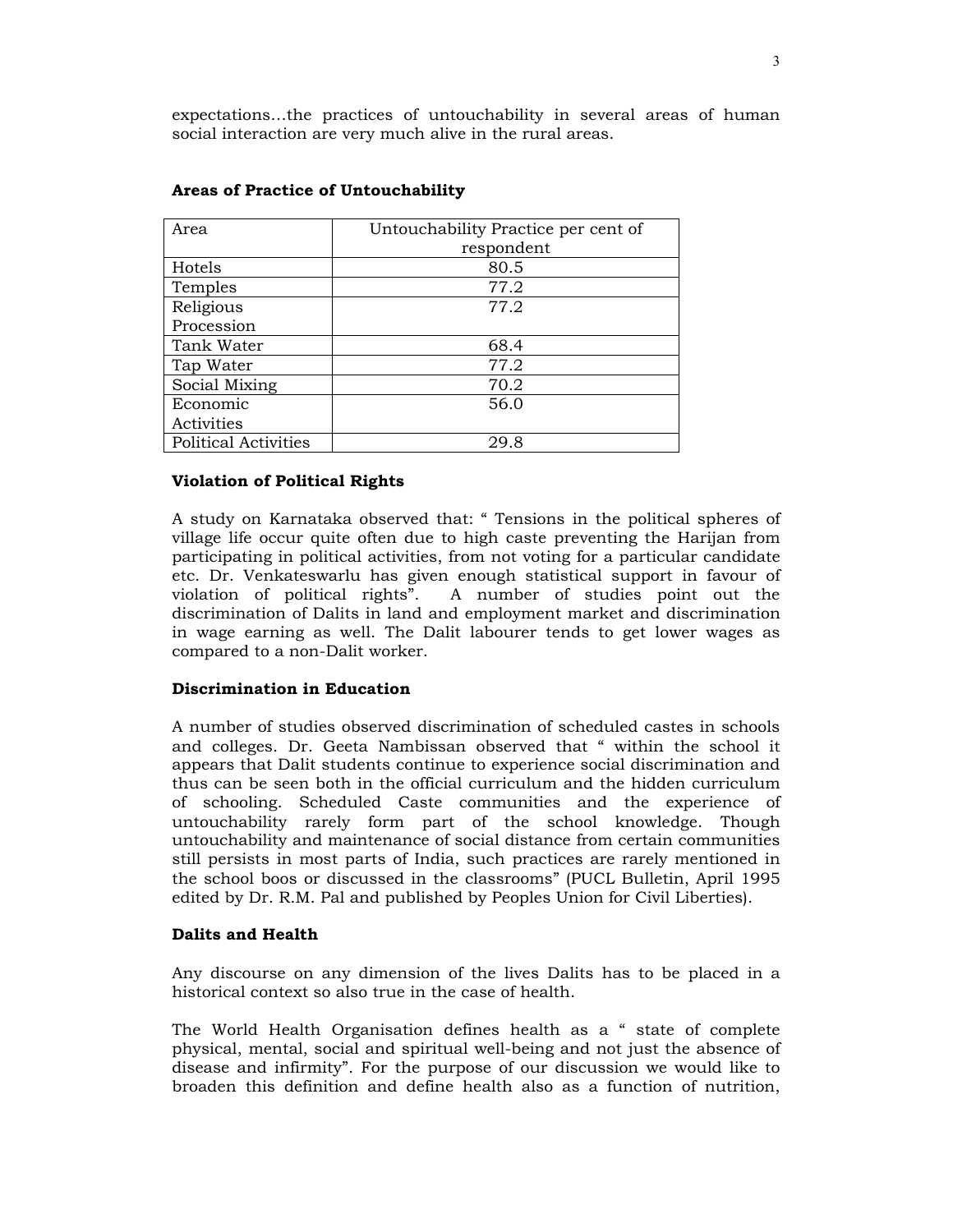education, employment, housing, access to drinking water, sanitation and hygiene among others.

The World Health Organisation points out that the increasing gaps in maternal and infant mortality and under five mortality rates between countries is indicative of a health crisis and therefore it demands decisive action. The Black report in the UK marked differences in mortality rates between occupational classes, for both sexes and at all ages (Townsend and Davidson 1982). Hecklers report on black and minority health clearly shows that minority groups suffer excess morbidity and mortality related directly to social inequalities. This is true even for many European countries which shows inequalities in health across classes.

In the Indian context the facts mentioned in the introduction very clearly indicates that historically to date the Dalits have suffered discrimination at the cost of the Brahmanical obsession with "purity and pollution". Initially the form of discrimination was very visible and normative (which is still alive in rural India) and now urbanisation has made this discrimination more sophisticated especially in towns and cities.

There is no doubt that this has had a detrimental effect on all the dimensions of health highlighted earlier. Inequalities in health status is the most grave and inadmissible of all inequalities as it has a direct impact on an individual's right to life. Yet there is negligible data available on Dalit and health. The only available information, is the data that is available as a part of nation wide surveys, such as the National Health and Family Survey, the National Sample Survey, Human Development Report and the Census and passing references to differentials by caste in micro level studies of health status of a population are practically the only source of information on the health status of Dalits.

 The following set of empirical data will give us some basic idea about the health status of Dalits in rural India and their human development profile. We are concentrating on rural India as most of the Dalit population is based in rural India. We would be looking at a few vital indicators of health of women and children as they are the most vulnerable sub group within this larger group and they are the most sensitive indicators of the health status of any population. We would like to make a preliminary inference to see if the two are related and suggest recommendations with regard this issue.

### **General population distribution**

| <b>Social Group</b>     | Populati<br>on<br>(%) | <b>Rural</b><br>(%) | Urban<br>(%) |
|-------------------------|-----------------------|---------------------|--------------|
| <b>Scheduled Castes</b> | 16.48                 | 81.28               | 18.72        |
| All India               | 100.0                 | 100.0               | 100.0        |

#### **Population Distribution of Schedule Castes**

*Source: Census, 1991.*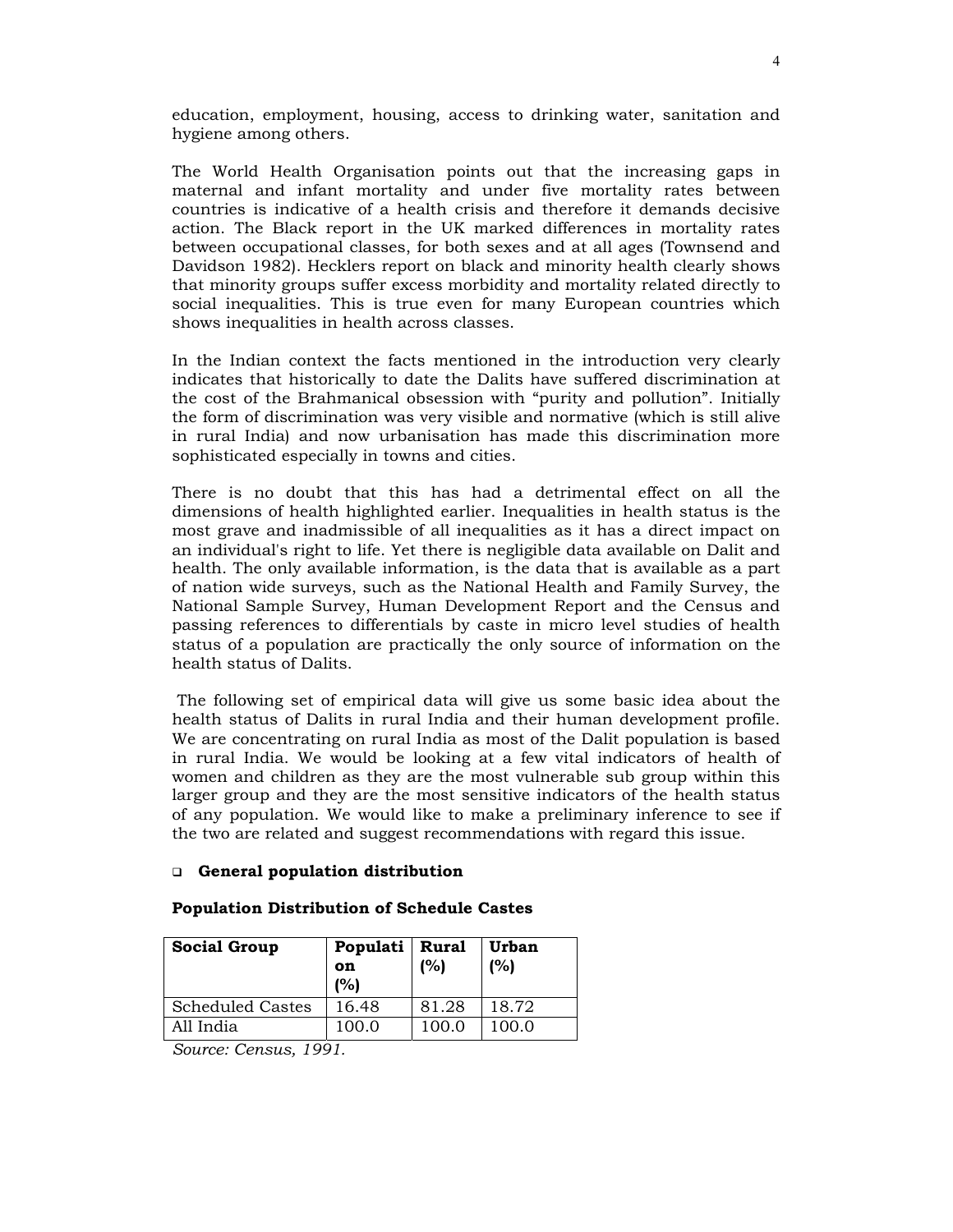Almost 16% of the population in India are SCs (dalits) within which 81% are in rural India and only 18% are in urban India. This indicates that "more than one sixth of India's population, some 160 million people, live a precarious existence, shunned by much of their society because of their rank as "untouchables " or "Dalits" - literally meaning broken people " (Broken People, Human Rights Watch, 1999)

### **Human development Report of Rural ,India,1994,Selected Indicators for schedule caste groups ( See annexure 1)**

In terms of per capita income (Rs per year) the SCs (Rs 3,505) fall below the all India average (Rs 4,485). 31% of the SCs reported more than 50% of their total income as wages as compared to the national average of 27%. 55% of SCs contribute to the total adult wage earners as against other social groups contributing 38%. 51%of the SCs population lives below the poverty line as against the national average of 39%. According to the 37th round of the National Sample Survey (NSS) while schedule caste formed 20% of the house hold survey, they owned only 8% of the total land in rural areas in 1982.

According to the  $37<sup>th</sup>$  round of the National Sample Survey (NSS) while schedule caste formed 20% of the house hold survey, they owned only 8% of the total land in rural areas in 1982. The 7+ years literacy rate and the ever enrollment rate (6-14years) is much lower than the average (39% and 60%) respectively against the national average of 54% and 71% respectively. There is not much of a difference between the proportion of total household income spent by SCs on education and the all India average (2.6% and 2.7% respectively). So also in the case of health, the expenditure by proportion of household income for SCs is 4.9% and 5.3% for all India. The Capability Poverty Measure (CPM) which is a simple average of percentage of births unattended by trained health personnel and percentage of stunted children and female illiteracy rates is higher than that of the all India population, 60% and 52% respectively.

In terms of households using facilities such as electricity and pipe water the SC households have a lower rate of usage than the all India average, 30% and 43% for electricity and 17% and 25% for piped water. SC households using Public Distribution System facilities is higher than that of the all India average (38% and 33% respectively). Only 21% of schedule caste population was literate in 1981 while the corresponding figure for the population as a whole was 36%.

Most of the SC population lives below the poverty line and most of them are wage earners i.e. agricultural labourers and are relegated to the most menial of tasks, as manual scavengers, removers of human waste and dead animals, leather workers, street sweepers, and cobblers (with an exception of those who have benefited from India's policy of quotas, in education and government jobs). Despite this fact the amount they spend on education and health is almost as equal to the all India average. They fall short of basic amenities like electricity and piped water. A high proportion of SCs depend on the PDS facilities for basic food requirements. Ironically there has been a move towards not only redefining the criteria for eligibility to the facilities where by a large proportion of the population would be deprived of this facility. There is a disparity between the literacy rate and the ever enrolment rate of the SC population which definitely points towards a high drop out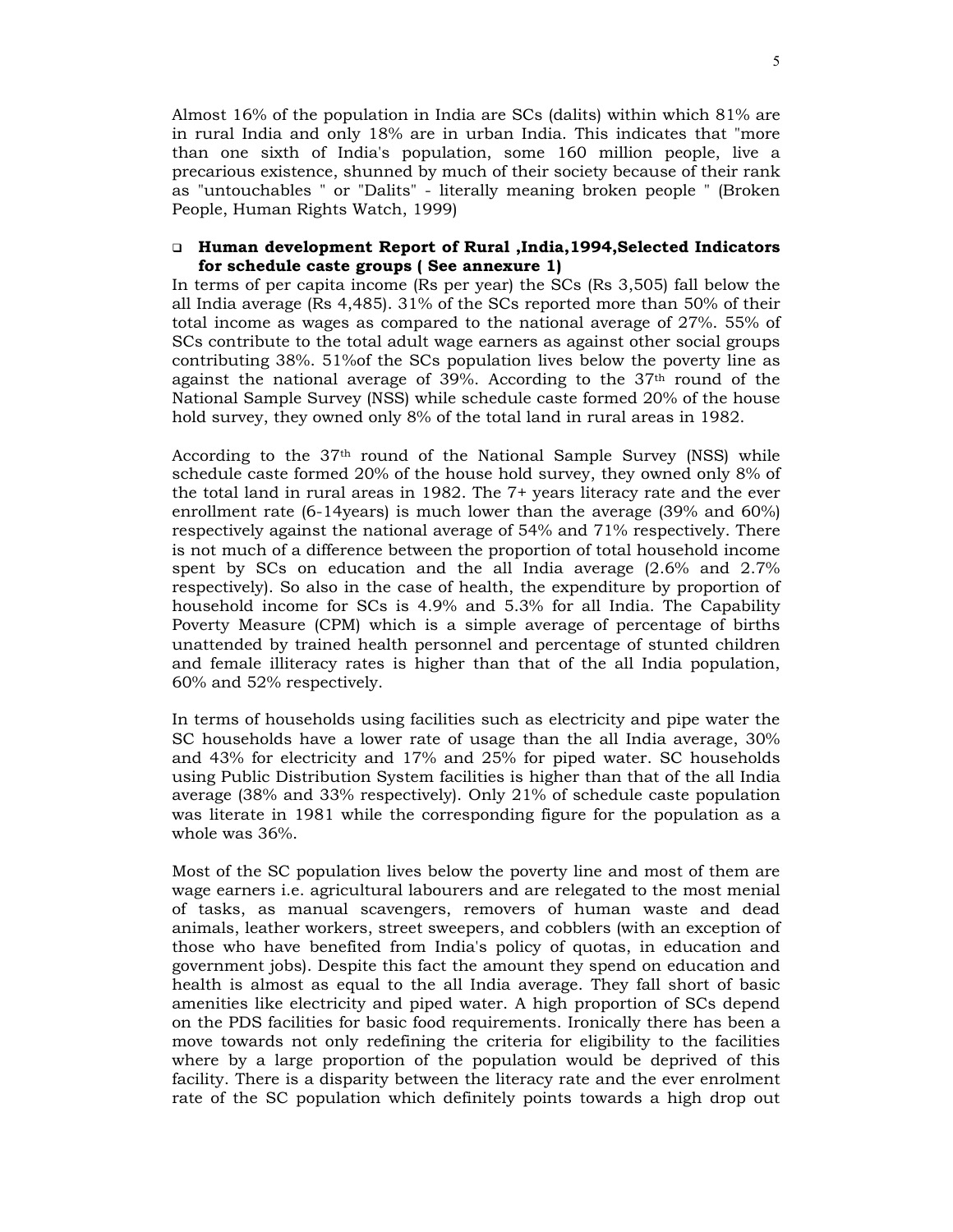rate of Dalit children who end up being sold into bondage to upper class creditors or joining the work force. Even when there is reservation for them in education, they end up spending almost the same as the national average. The high CPM rate for the SC's is indicative of their low access to basic health care facilities.

#### **Infant and Child Health Status**

| Indicator               | <b>SC</b> | Others | Total |
|-------------------------|-----------|--------|-------|
| <b>Mortality Rates</b>  |           |        |       |
| Neonatal mortality      | 53.2      | 40.7   | 47.7  |
| Post neonatal mortality | 29.8      | 21.1   | 25.3  |
| Infant Mortality        | 83.0      | 61.8   | 73.8  |
| Child Mortality         | 39.5      | 22.2   | 30.6  |
| Under five mortality    | 119.3     | 82.6   | 101.4 |
| $\sqrt{Immunization^2}$ |           |        |       |
| Al1 <sup>1</sup>        | 40.2      | 46.8   | 42.0  |
| None                    | 15.1      | 13.3   | 14.4  |
|                         |           |        |       |

Infant and Child Health Indicators in SCs and Others.

1 BCG, Measles and 3 doses each of DPT and Polio vaccine excluding Polio 0. 2 % of children aged 12-23mths who receive vaccinations anytime before the interview (according to the vaccination card or the mother), India 1998-1999 Source: National Family Health Survey 1998-99 (IIPS and ORC Macro 2000)

The above table very clearly indicates that mortality among all child groups is significantly high, especially for the below five mortality rates even though the rates of immunisation are comparable to those of others (ie excluding SCs). The rate of children not receiving any immunisation is much higher for SCs than others. The data shows that though the immunisation rates are comparable to those of the rest of the population, mortality rates for all groups are significantly higher than the rest of the population. This suggests that the health of this age group is not only a function of medical care but other socio economic factors also have a bearing on it. This can be further substantiated by the findings of a microlevel study conducted with rural SC population in Tamil Nadu , which showed an overwhelming health awareness among women though there were very high morbidity rates among the infant and under five age group. Nearly 48% of 209 death were of new born infants occurring within the first two or three weeks of birth a further 36%of deaths occurred among infants between one month and twelve months old. The study deduced that the high proportion of death in early infancy is a consequence of the high proportion (75%) of deliveries in the study population not being attended by a trained person. This coincides with the table given below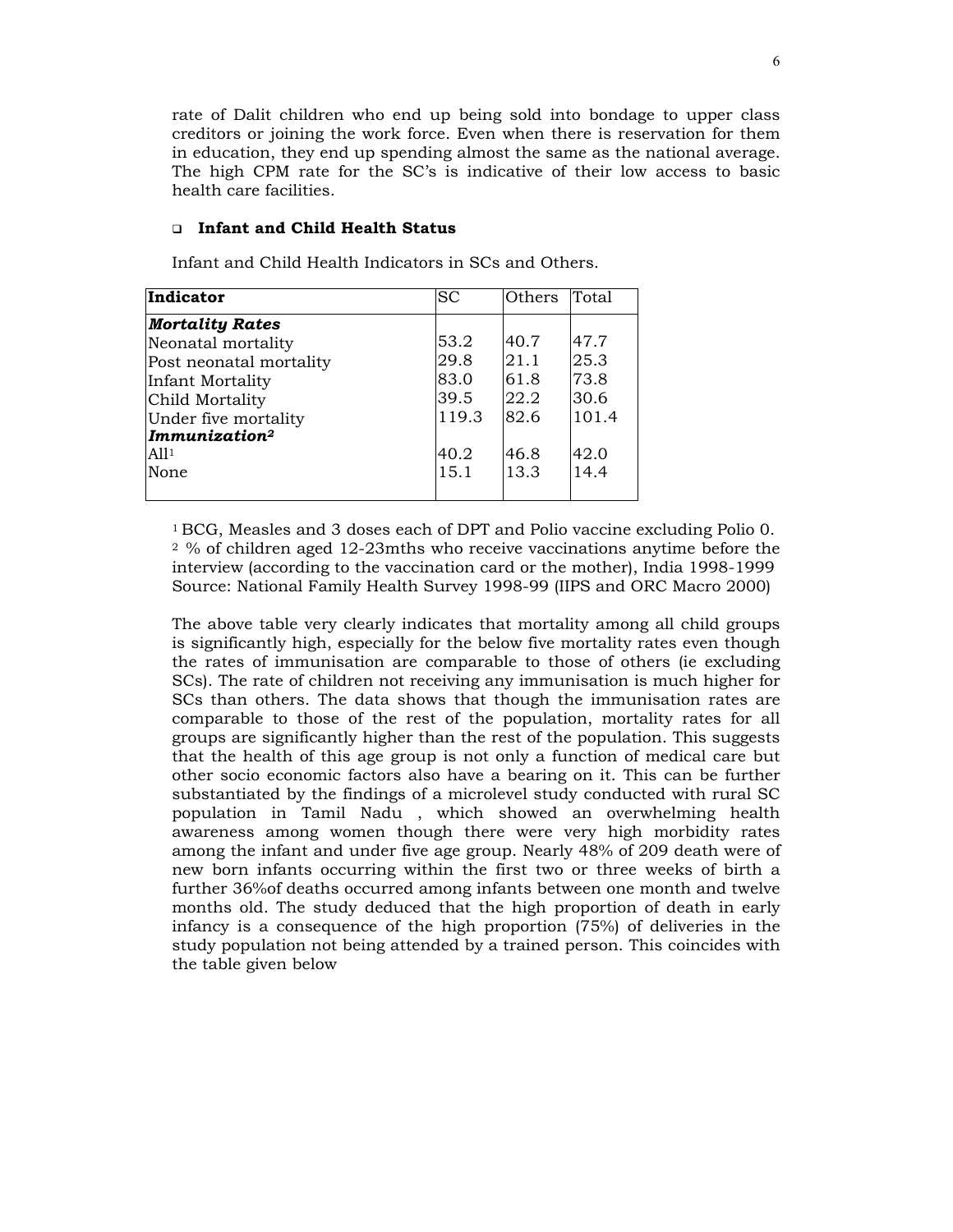## **Delivery Characteristics**

Percentage of Women by Place of Delivery, assistance during delivery and delivery complications by social group of women in India.

| Place of delivery | <b>Scheduled Castes</b> | Others | Total |
|-------------------|-------------------------|--------|-------|
| οf<br>Percentage  | 25.0                    | 37.3   | 35.0  |
| women who had     |                         |        |       |
| institutional     |                         |        |       |
| deliveries        |                         |        |       |
| Percentage        | of 75.0                 | 62.7   | 65.0  |
| women who had     |                         |        |       |
| home deliveries   |                         |        |       |

*Source: Reproductive and Child Health Project, Rapid Household Survey-Phase I, India, 1998.* 

The study showed a clear indication that curative services were sort. So neither ignorance nor cultural beliefs prevent people from accessing health care. In the Under five category for 56%of all children ill medical help was sought.

## **Women's Health Status**

### **Ante natal Care**

Percentage women who received any ante natal care (ANC) during pregnancy, by source of ante natal care and social group, India, 1998.

| Social<br>Group                   | Percentage distribution of women with: |        |       | Number of women |
|-----------------------------------|----------------------------------------|--------|-------|-----------------|
|                                   | Any ANC                                | No ANC | Total |                 |
| Sched<br>uled<br>castes<br>tribes | 63.2                                   | 36.8   | 100.0 | 26895           |
| Others                            | 67.7                                   | 33.3   | 100.0 | 62582           |

*Source: Reproductive and Child Health Project, Rapid Household Survey-Phase I, India, 1998.* 

The above table illustrates that a lesser percentage of SC women received ANC care as compared to others and a greater number of them did not receive any ANC care. This co-relates to the fact that the under-five mortality is very high for SCs.

### **Post Natal Care**

Percentage of women by post delivery complications and type of treatment sought by selected background characteristics, India.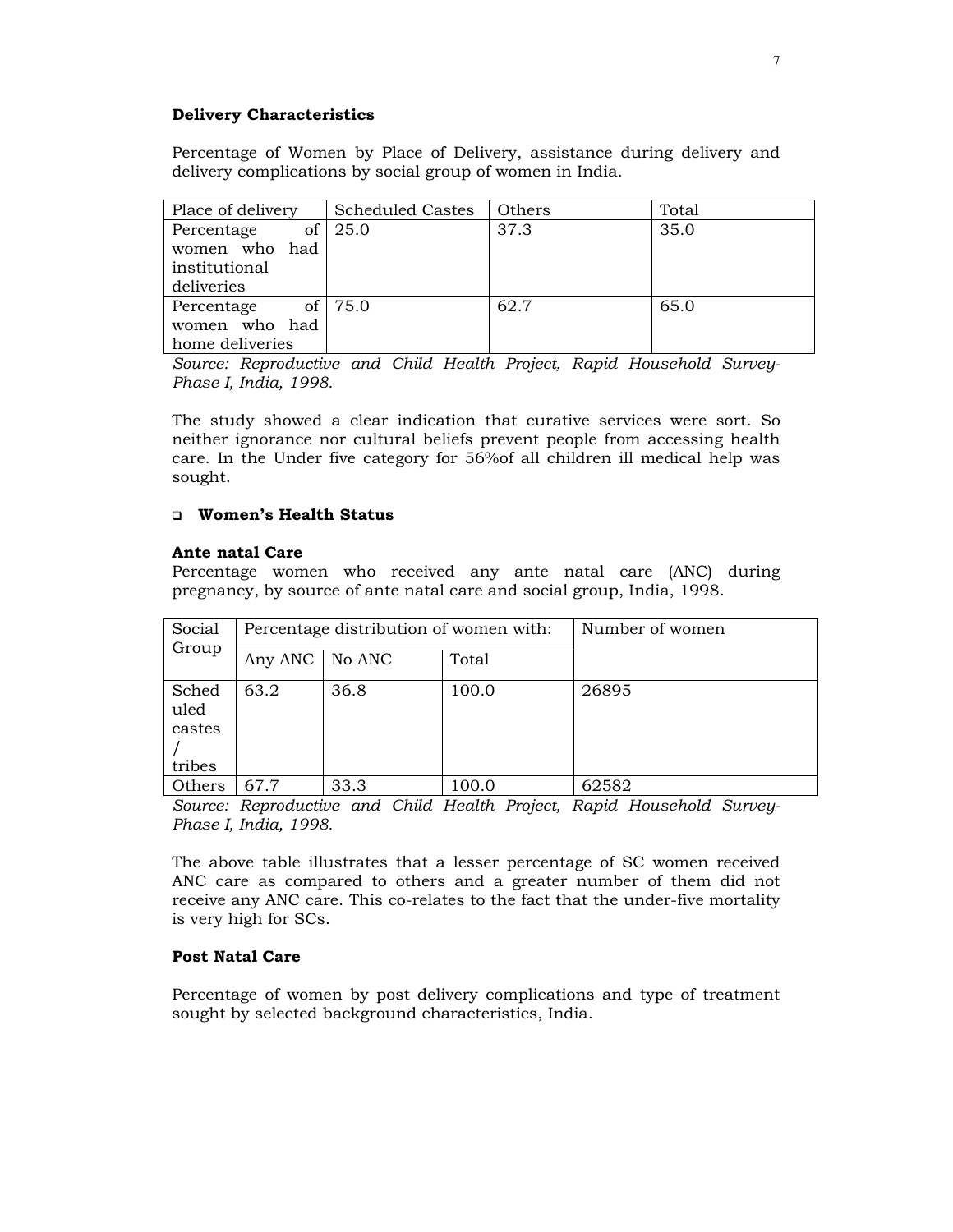| Complications/                | Scheduled Castes | Others | Total |
|-------------------------------|------------------|--------|-------|
| type of treatment             |                  |        |       |
| of <sub>1</sub><br>Percentage | 16.2             | 13.2   | 14.2  |
| women who had                 |                  |        |       |
| post delivery                 |                  |        |       |
| follow-up<br>visit            |                  |        |       |
| (within 2 weeks)              |                  |        |       |
| Percentage of                 | 45.2             | 41.1   | 42.0  |
| women who had                 |                  |        |       |
| post delivery                 |                  |        |       |
| complications                 |                  |        |       |
| of <sub>1</sub><br>Percentage | 39.7             | 47.5   | 45.6  |
| who<br>women                  |                  |        |       |
| sought treatment              |                  |        |       |
| post delivery                 |                  |        |       |
| complications                 |                  |        |       |

*Source: Reproductive and Child Health Project, Rapid Household Survey-Phase I, India, 1998* 

*.*  The percentage of women who had post delivery complications and who had at least two follow-ups is higher for SC's than it is for the others. The higher follow up rate could be due to the fact that they are based in communities that are regularly covered by government community health workers whose prime responsibility is identifying and referring cases of complication and follow up. Although percentage of women who sought treatment for post delivery complications is lower than that for the others. There could be various reasons cited for low treatment follow-up. Based on our field experience this could be due to lack of economic resources, urgency of getting back to work to sustain the family could have on their health among others. This needs to be explored further.

# **Assistance during Delivery**

Percentage Distribution of births during the 3 years preceding the survey by attendant during delivery, according to social group, India, 1998- 1999.

| Assistance during delivery |            |              |       |                            |  |
|----------------------------|------------|--------------|-------|----------------------------|--|
| Doctor                     |            |              | Dai   | Other                      |  |
|                            | idwife/LHV | professional | (TBA) |                            |  |
| 23.5                       | 12.1       | 1.2          | 37.7  | 25.1                       |  |
|                            |            |              |       |                            |  |
| 37.3                       | 11.3       | 0.3          | 31.4  | 19.5                       |  |
|                            |            |              |       | $ANM/nurse/m$ Other health |  |

*Source: National Family Health Survey (NFHS-2) 1998-99.* 

The table above shows that most of the SC women are being assisted by dais or traditional birth assistants (37.7%) as compared to 31.4% for others. Doctors assist only 23.5% of SC women in contrast to 37.3% for others. Assistance during delivery by Auxillary Nurse/Midwives or Local Health Volunteers is not very different for both the groups--- 12.1% for SC and 11.3% for others. There is a significant difference in the "other" category for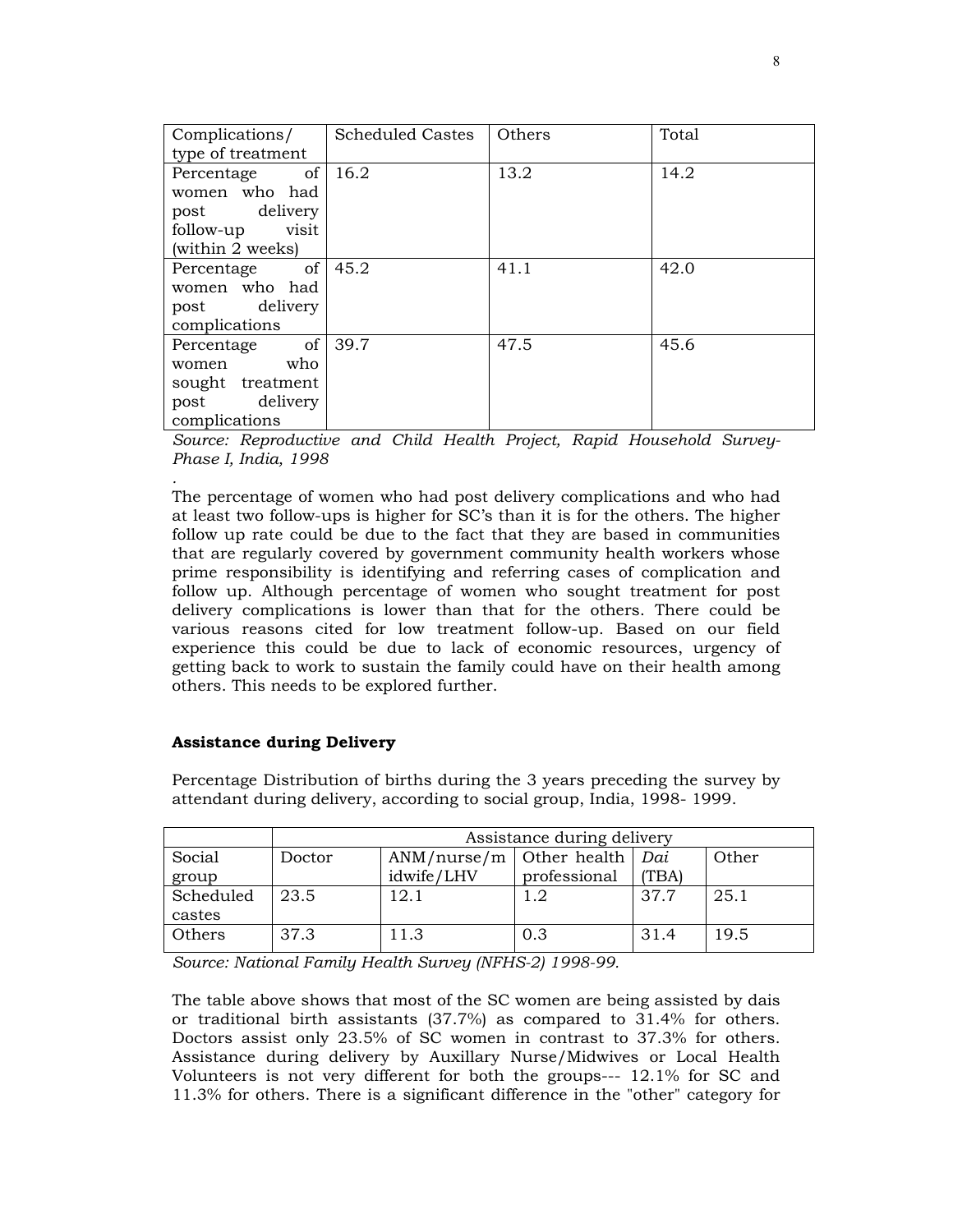SCs vis-à-vis others. The reasons for this need to be explored. Though field level experience shows that the reasons could be no one being present during the delivery, delivery assisted by a family member, lack of economic resources, social isolation among others.

## **Place of Delivery**

Percentage Distribution of births during the 3 years preceding the survey by place of delivery, according to social group, India, 1998- 1999.

|          | Health facility/institution |         |         | Home |          |       |
|----------|-----------------------------|---------|---------|------|----------|-------|
| Social   | Public                      | NGO/tru | Private | Own  | Parents' | Other |
| group    |                             | st      |         | home | home     |       |
| Schedule | 16.0                        | 0.5     | 10.3    | 60.1 | 12.0     |       |
| d castes |                             |         |         |      |          |       |
| Others   | 17.9                        | 0.9     | 21.3    | 47.1 | 11.9     | 0.9   |

*Source: National Family Health Survey (NFHS-2) 1998-99.* 

Births taking place within their own homes forms the largest proportion of all deliveries taking place (60.1%) and significantly high as compared to others (47.1%). Followed by public services, for SCs 16.0% and for others 17.9%.

# **Nutritional Status**

Percentage of iron-deficiency anaemia among ever married women and children under three years (6-35 months) by social group and degree of anaemia, India, 1998-99.

| Social    | Percentage  | Percentage of women with: |          |         | Number of |  |
|-----------|-------------|---------------------------|----------|---------|-----------|--|
| Group     | οf<br>women | Mild                      | Moderate | Severe  | women     |  |
|           | with<br>any | Anaemia                   | Anaemia  | Anaemia |           |  |
|           | anaemia     |                           |          |         |           |  |
| Scheduled | 56.0        | 35.7                      | 16.5     | 2.3     | 14,657    |  |
| Castes    |             |                           |          |         |           |  |
| Others    | 47.6        | 33.3                      | 12.9     | 1.5     | 31,112    |  |

*Source: National Family Health Survey (NFHS-2) 1998-99* 

Anemic status is based on hemoglobin content in the blood.

The SC women have an overall higher rate of anaemia as compared to the overall i.e 56.0%and 47.6% respectively. Even across the 3 categories of anaemia the SC have a higher rate. This directly co-relates to their food consumption and other social economic factors.

Dalit women face the triple burden of caste, class and gender. Dalit girls are forced to become prostitutes for upper caste patrons and village priests. Landlords and the police to inflict political "lessons" and crush dissent within the community use sexual abuse and other forms of violence against women. World wide there is enough and more evidence to prove that violence has a detrimental impact on a women's psychological and mental health.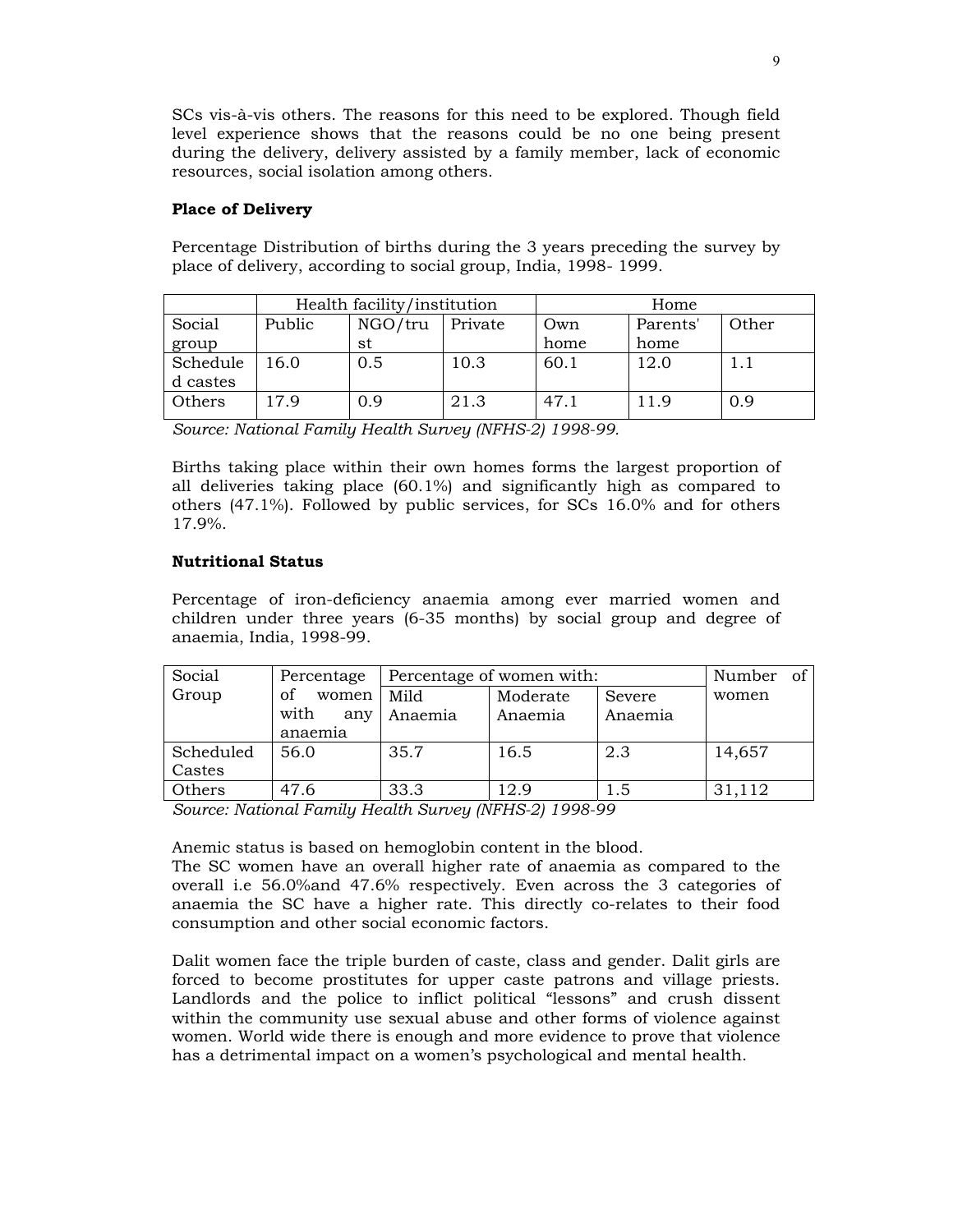Overall, both the high infant mortality rate and the high probability of dying before the age of five as compared to the overall general population in the rural areas clearly indicates that social and economic deprivation is a major contributing factor. Social and physical factors play a dominant role in child health after the period of infancy, when a child is exposed to infections caused due to a change in food consumption i.e. when he or she is being weaned or there is greater physical mobility. A study done by TK Sundari Ravindran in the Chengalpattu district of rural Tamil Nadu, also substantiates this fact. A study done by Trakroo and Kapoor in 1990 finds that there is no striking difference in perceptions of illness and in health behaviour between SC's and non SC's, and therefore the higher infant and under 5 mortality cannot be attributed solely cultural factors. The Chengalpattu study also supports this as over whelming majority of mothers were aware of the advantages of immunisation and co-operated with the health authorities in immunising their child. There is also a clear indication to the effect that curative health services are actively sought, within the constraints imposed by the socio economic situation. Neither ignorance nor cultural beliefs prevent people from seeking health care.

Disparity in access to resources leads to disparity in exposure to the risk of disease, leading to disparity in disease burdens. There is a very clear indication from the above data sets that the health status of children and women is very closely related to their social and economic status. More attention needs to be focussed on the health of women, which would also help improve not only the health of the child but the whole population.

### **Beef and the BJP**

The Bharatiya Janta Partys (BJP),( a political party comprising of majority Hindus)decision to ban beef hits at not only Muslims and Christians but also SCs . This would mean depriving them of their food habits and forcing them to give up their culture to get Brahmanised (Illaiah, 1996). In rural India 50% of the SCs fall below the poverty line and the prevalence of tuberculosis recorded among SCs is high. It shows a co-relation with low levels of living and consequent malnutrition. The prevelance of tuberculosis decreases as poverty decreases, suggesting its close relation to poverty. For millions of SCs beef is the only most protein rich food that they can afford and a high protein diet is what is required to check chronic diseases like tuberculosis. Veena Shatrugna of the National Institute of Nutrition says, "beef contains 21 per cent proteins whereas rice contains only 6-8 per cent proteins". In most vegetables the protein content does not go beyond 10 per cent. This has been one of the reasons why the poorest of the poor have continued to eat beef despite the fact that Hindu ritualistic society condemns it. This is but one example of how discrimination against one group due to the dominance of the other effects their life-style, which could have far reaching consequences on their health.

#### **Recommendations**